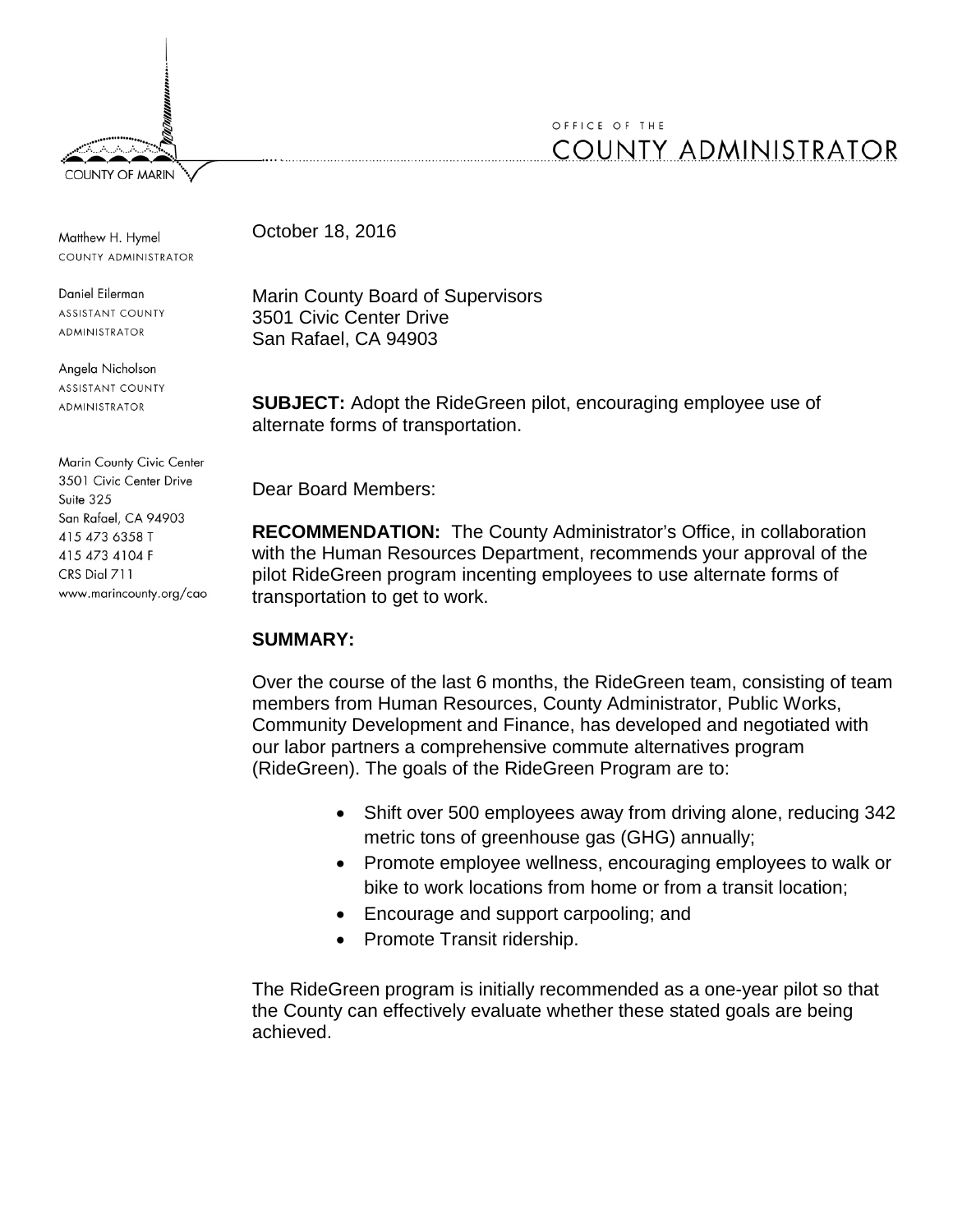### PG. 2 OF 4 **BACKGROUND:**

In 2001, your Board adopted the County's first green commute program. The Employee Commute Alternatives Program (ECAP), as it was named, offered at-cost fuel, carpool parking, discounted bus tickets, and bike tune-up certificates. In 2007, the ECAP was amended and most commute benefits were replaced with a \$4 daily stipend for employees using commute alternatives. In 2012, with the economic downturn, the commute program was suspended.

In 2015, your Board approved the Updated Climate Action Plan (CAP). One of the primary 2020 goals listed in the Plan is the reduction of GHG emissions from County operations including commute emissions. The proposed RideGreen pilot is an implementing measure to the CAP with a target of shifting 531 employees away from single occupancy vehicles. The County has conducted transportation research and with the arrival of the SMART train, we are optimistic that RideGreen will help to move employees away from single occupancy vehicles towards alternate forms of transportation.

If the goals of the RideGreen program are not met, this program will be reevaluated to determine how we might better reach these goals. The program will be evaluated every year.

#### **Elements of the RideGreen Program**

An employee may only participate in one of the incentive programs (bike, carpool, or transit) at a time.

- 1. **Incentive Programs**:
	- **a. Carpool Incentive:** During past commute programs, the County has successfully increased the number of employees who carpool on a regular basis. By definition, a carpool is when at least one County of Marin employee and another County of Marin or noncounty of Marin employee travel together between home and work. With this new incentive, each employee who carpools at least 10 days per month will receive a \$20 per month taxable cash incentive. Participating employees will track carpooling days through the 511.org website. For ease of administration, payments will be made to eligible employees twice a year.
	- **b. Bicycle Incentive Program:** Under a pre-tax program, the County will contribute \$10 per month towards an eligible employee's allowable bike expenses. The employee will seek reimbursement for these expenses from the County. An employee must ride to work a minimum of 8 days per month to be eligible for this incentive.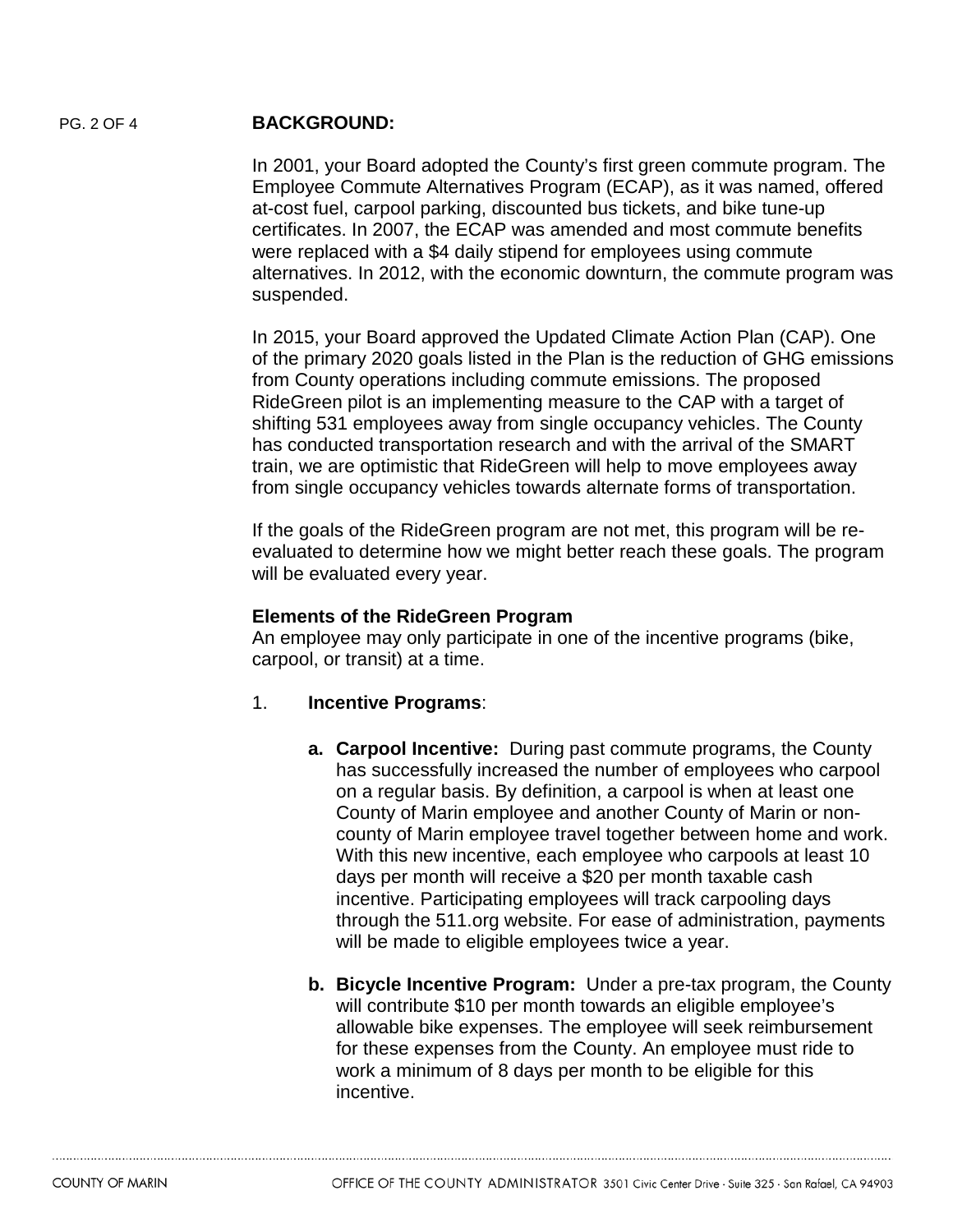- PG. 3 OF 4 **c. Transit Match Incentive Program:** For any mass transit system, the County will provide a 100% match each month for every dollar the employee contributes up to \$40.00. The County contribution will be made directly into the employee's pre-tax transit account. The pre-tax transit account may be used to purchase parking during the employee commute, mass transit tickets or an Eco Pass on transit providers.
	- **2. SMART Eco Pass:** The Eco Pass is a SMART discount plan offered by SMART to large employers. During this first pilot year, the County and SMART have reached a tentative agreement that County employees will receive a 44% discount on the purchase of a quarterly Eco Pass ticket, which allows unlimited use of SMART during the quarter.
	- **3. Shuttle Loop:** Many employees working in locations around the County have indicated that they are more likely to take SMART if shuttle service is available from the SMART station to their work location. With a limited budget and some uncertainty about the success of a shuttle, during the pilot year we will provide a limited shuttle to Marin County work locations close to the Civic Center, including Marin Commons and 120 N. Redwood. Efforts are underway to finalize the details of the shuttle service.

#### **Marketing**

The success of the RideGreen program is in-part dependent upon the County's ability to inform employees about commuting alternatives. We are taking the following steps to inform employees about these new programs. 1) A SMART train was open and available for touring during the recent Heart Walk on Friday, September 30; 2) Additional commute information, including how to purchase a Clipper Card and how to find possible carpool matches, will be available at the Benefits Fair being held during the beginning of November; 3) Detailed communications are being drafted for employees for distribution throughout the County; 4) Presentations have been scheduled in conjunction with department staff meetings in order to ensure direct employee engagement; and 5) We are committed to branding this initiative to increase employee awareness and engagement. CDA recently assigned an employee to manage RideGreen communications and to monitor the program over the next year.